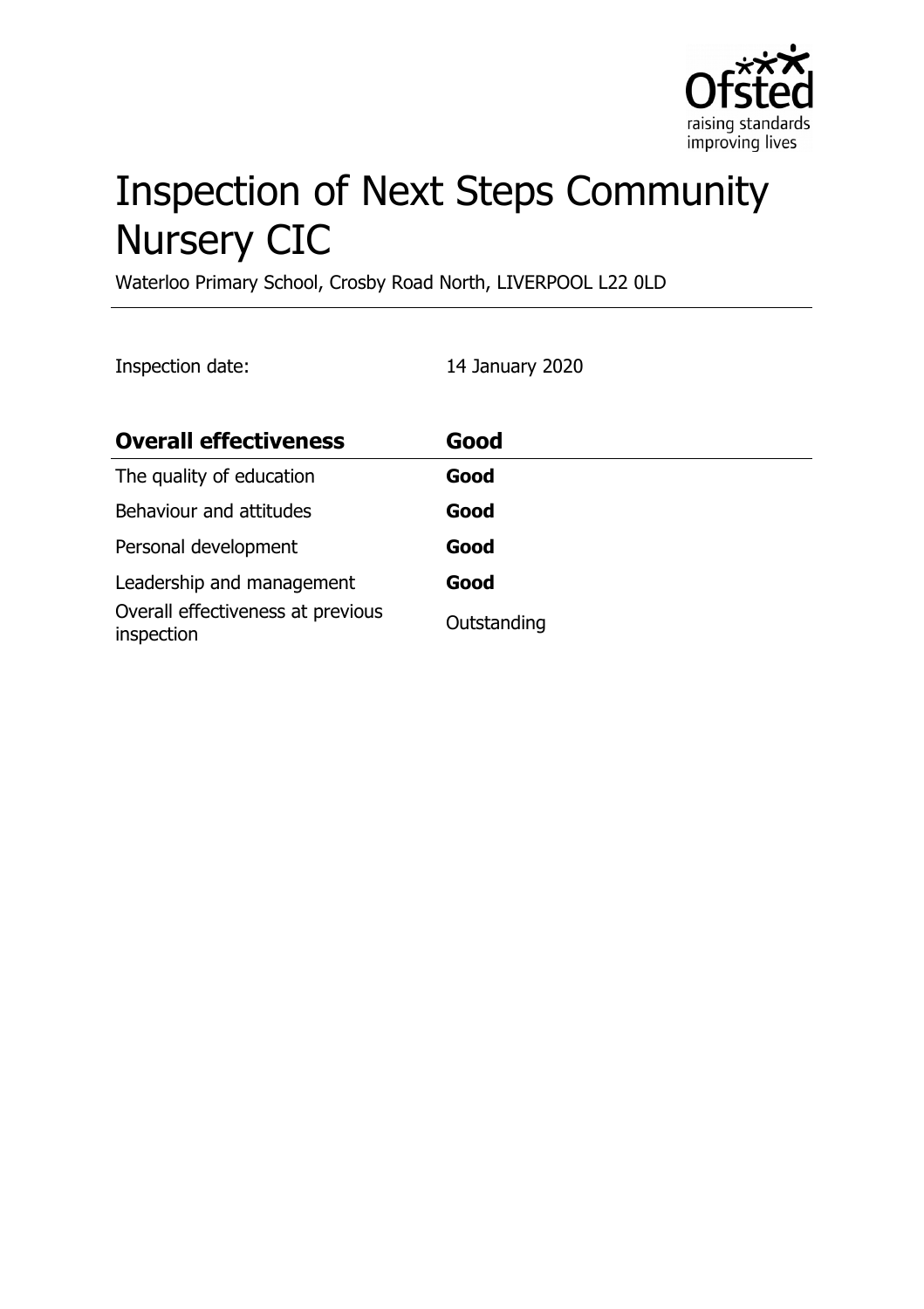

# **What is it like to attend this early years setting?**

### **The provision is good**

Children are happy in a clean, safe and vibrant environment. Staff provide children with an interesting range of good-quality resources and activities. Children have a good attitude toward their learning and are absorbed in their play. They behave well and play cooperatively with their friends. Staff encourage children to set the table and chop fruit during snack time. This helps to support their growing independence and gives them confidence in their own abilities.

Children are supported well through the transitions they make. For example, staff conduct home visits before children attend. Staff gather information about children's likes and dislikes and form strong bonds with children from the start. As a result, children settle quickly and are supported by staff who know them well.

Staff provide children with a healthy range of meals and snacks. Children also plant fruits, such as strawberries and tomatoes, which helps to support their understanding of where food comes from. Children have several opportunities to develop their physical skills. For instance, they have free access to a well-thoughtout outdoor space. In addition, children engage in regular sports coach sessions and enjoy games with staff that include throwing balls at targets. They also climb up and down the stairs of the large indoor dream house. Staff help to support children's understanding of how these practices can contribute towards good health.

## **What does the early years setting do well and what does it need to do better?**

- $\blacksquare$  Staff have a good understanding of how children learn. They have high expectations for children and plan enjoyable activities that present appropriate challenges. For example, older children enjoy taking part in number games. Staff encourage children to find one more and one less than a given number. They use number lines, puppets and props to support children's learning.
- $\blacksquare$  Staff are good role models for children. They are polite and respectful to children and they encourage children to be polite and respectful to others. Children's behaviour is good. Staff have clear rules and boundaries in the setting. Children confidently relay the rules and understand the reasons why rules are important. For instance, children understand that they cannot put toys in their mouths because it is dangerous. This helps children to understand what is expected of them and helps to keep them safe.
- Staff teach children about the wider world. For instance, they teach the children about different festivals, such as Chinese New Year. However, staff sometimes miss opportunities to teach children about the various cultures and backgrounds of the children who attend, to help support children's growing awareness of what makes them unique.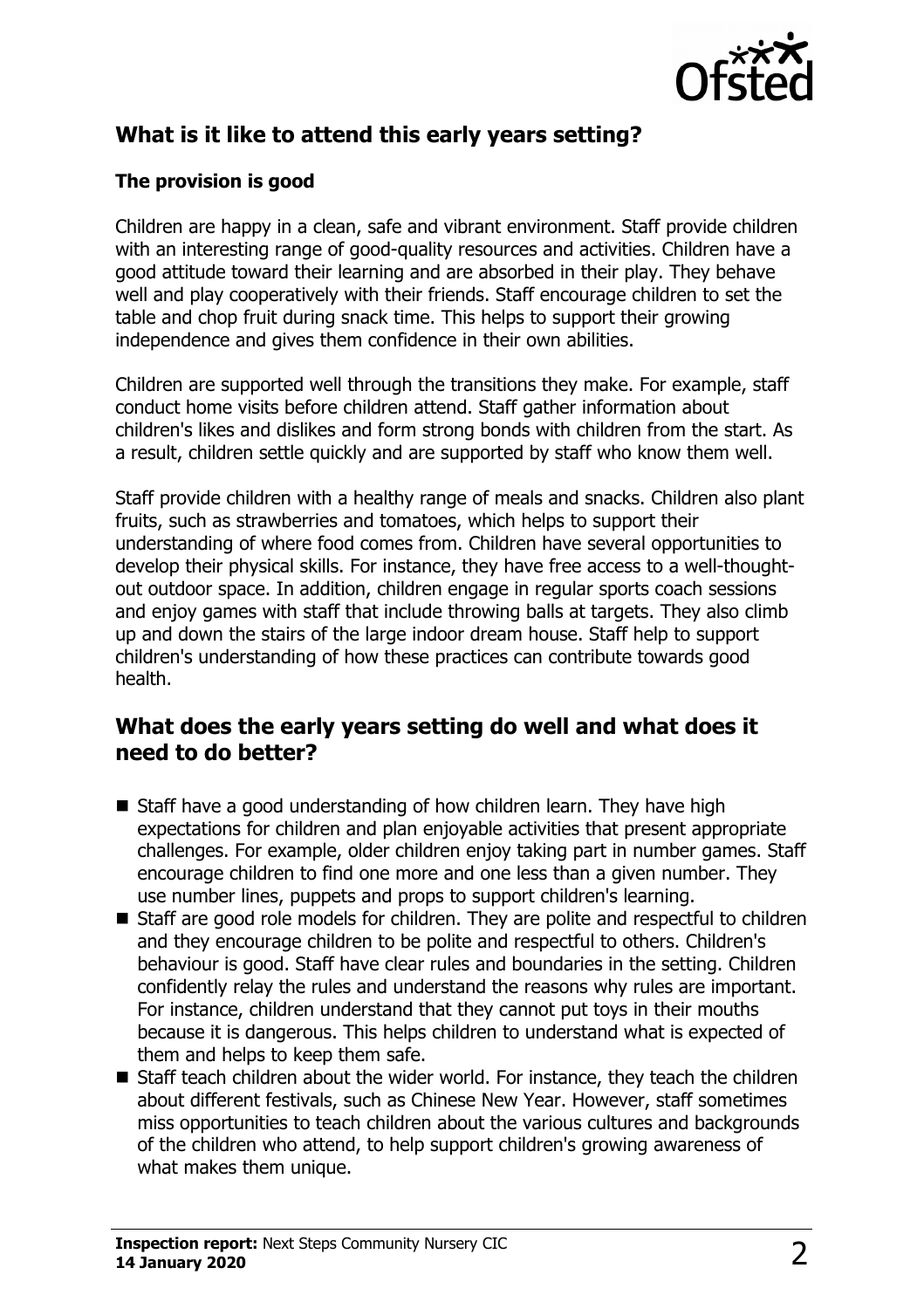

- $\blacksquare$  The staff feel extremely supported by the management team, particularly in their personal lives. They are given non-contact time to complete children's learning stories and assessments. In addition, during time out of work, staff share meals together at local restaurants. They state this makes them feel appreciated for the work they do and supports the positive relationships they have formed. Staff take part in regular appraisals. However, the staff supervision process does not give staff enough opportunity to regularly reflect on their practice and work towards clear goals.
- $\blacksquare$  Partnerships with parents are positive. Staff make good use of daily conversations and progress evenings to share information with parents about their children's learning and development. Staff also give parents ideas of how to support learning at home. Parents state that staff are always available to chat and provide support should they need it.
- $\blacksquare$  Staff work in partnership with other agencies and professionals. As a result, children with special educational needs and/or disabilities get the support they need. Staff observe children regularly and make accurate assessments of their development. Staff plan activities based on children's individual interests, which support children to achieve the next steps in their learning.
- $\blacksquare$  Children enjoy exploring blocks of ice in the water tray. Staff skilfully question children and introduce words, such as 'frozen' and 'melt', as they play. This helps to promote children's communication and language skills.

## **Safeguarding**

The arrangements for safeguarding are effective.

The staff team understands its duty to keep children safe. Staff know the procedure to follow should they have concerns about a child or if an allegation is made against a member of staff. The staff team conducts robust risk assessments on all areas used by the children. This helps to ensure that children are always cared for in a safe environment. The manager refreshes her safeguarding training regularly to ensure her safeguarding knowledge remains updated, including around wider safeguarding concerns. The manager follows safer recruitment procedures to ensure the suitability of staff and takes steps to assess their ongoing suitability.

## **What does the setting need to do to improve?**

#### **To further improve the quality of the early years provision, the provider should:**

- $\blacksquare$  extend the methods used to monitor staff performance so they have further opportunities to reflect on the standard of their practice and work towards clear goals
- $\blacksquare$  support children's growing awareness of diversity and differences in society in a meaningful way that reflects the cultures and backgrounds of the children attending.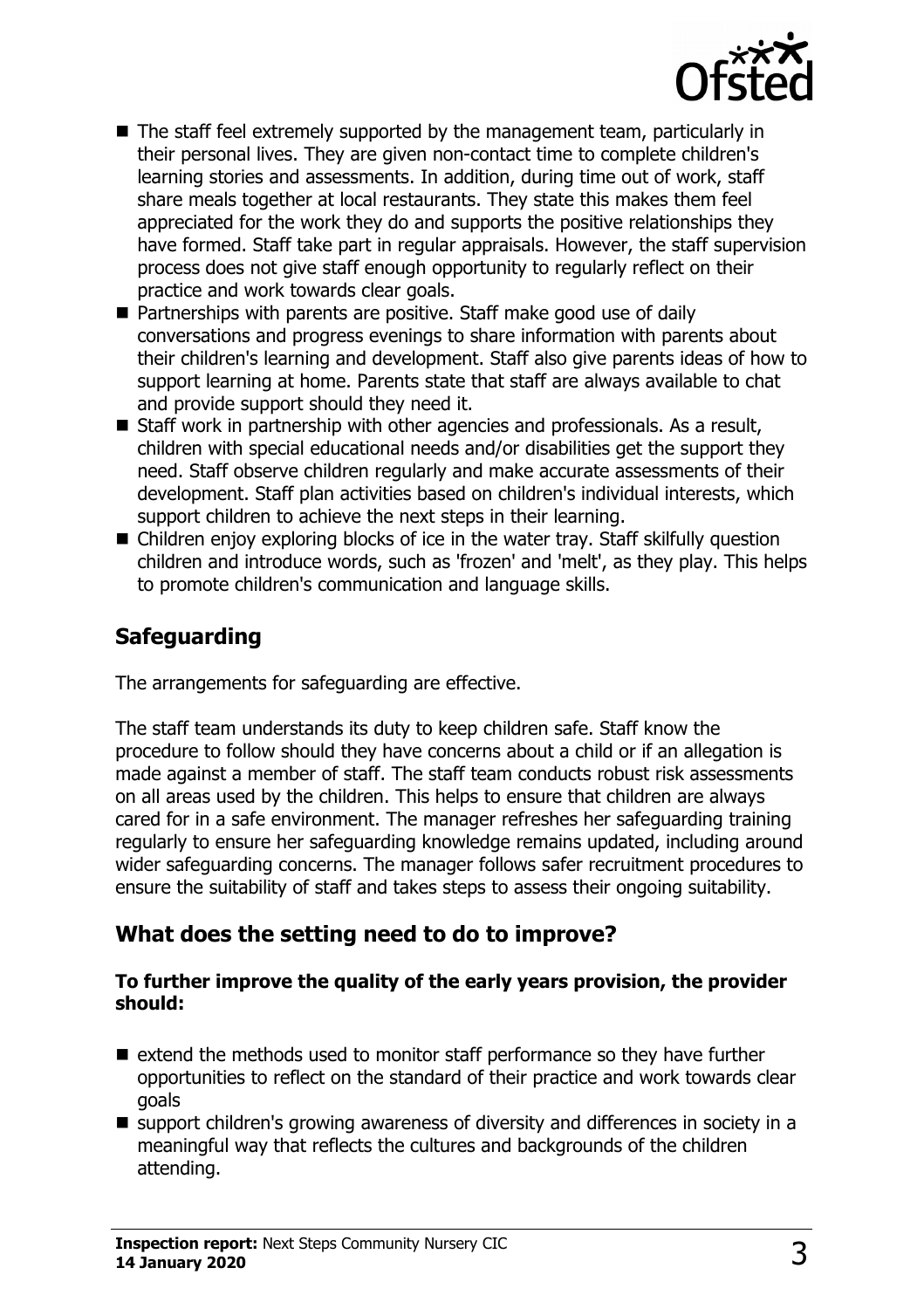

| <b>Setting details</b>                              |                                    |
|-----------------------------------------------------|------------------------------------|
| Unique reference number                             | EY430304                           |
| <b>Local authority</b>                              | Sefton                             |
| <b>Inspection number</b>                            | 10129211                           |
| <b>Type of provision</b>                            | Childcare on non-domestic premises |
| <b>Registers</b>                                    | Early Years Register               |
| Day care type                                       | Full day care                      |
| Age range of children                               | $2$ to 4                           |
| <b>Total number of places</b>                       | 45                                 |
| Number of children on roll                          | 70                                 |
| Name of registered person                           | Next Steps Community Nursery CIC   |
| <b>Registered person unique</b><br>reference number | RP910349                           |
| <b>Telephone number</b>                             | 0151 928 8808                      |
| Date of previous inspection                         | 11 May 2016                        |

## **Information about this early years setting**

Next Steps Community Nursery CIC registered in 2011. It is located in Waterloo, Liverpool. The nursery employs eight members of childcare staff. Of these, one member holds early years professional status and seven staff hold appropriate early years qualifications ranging from level 2 to level 5. The nursery opens on Monday to Friday from 8am until 5.45pm. It provides funded early education for two-, three- and four-year-old children.

## **Information about this inspection**

#### **Inspector**

Paula Graves

#### **Inspection activities**

- The inspector tracked children's progress, and sampled learning and development records.
- $\blacksquare$  The inspector observed staff interactions with the children and assessed the impact this has on children's learning.
- $\blacksquare$  A joint observation was conducted with the inspector and the deputy manager.
- Parents' views were taken into account through verbal feedback provided.
- $\blacksquare$  The inspector spoke with members of the management team, staff and children at appropriate times during the inspection.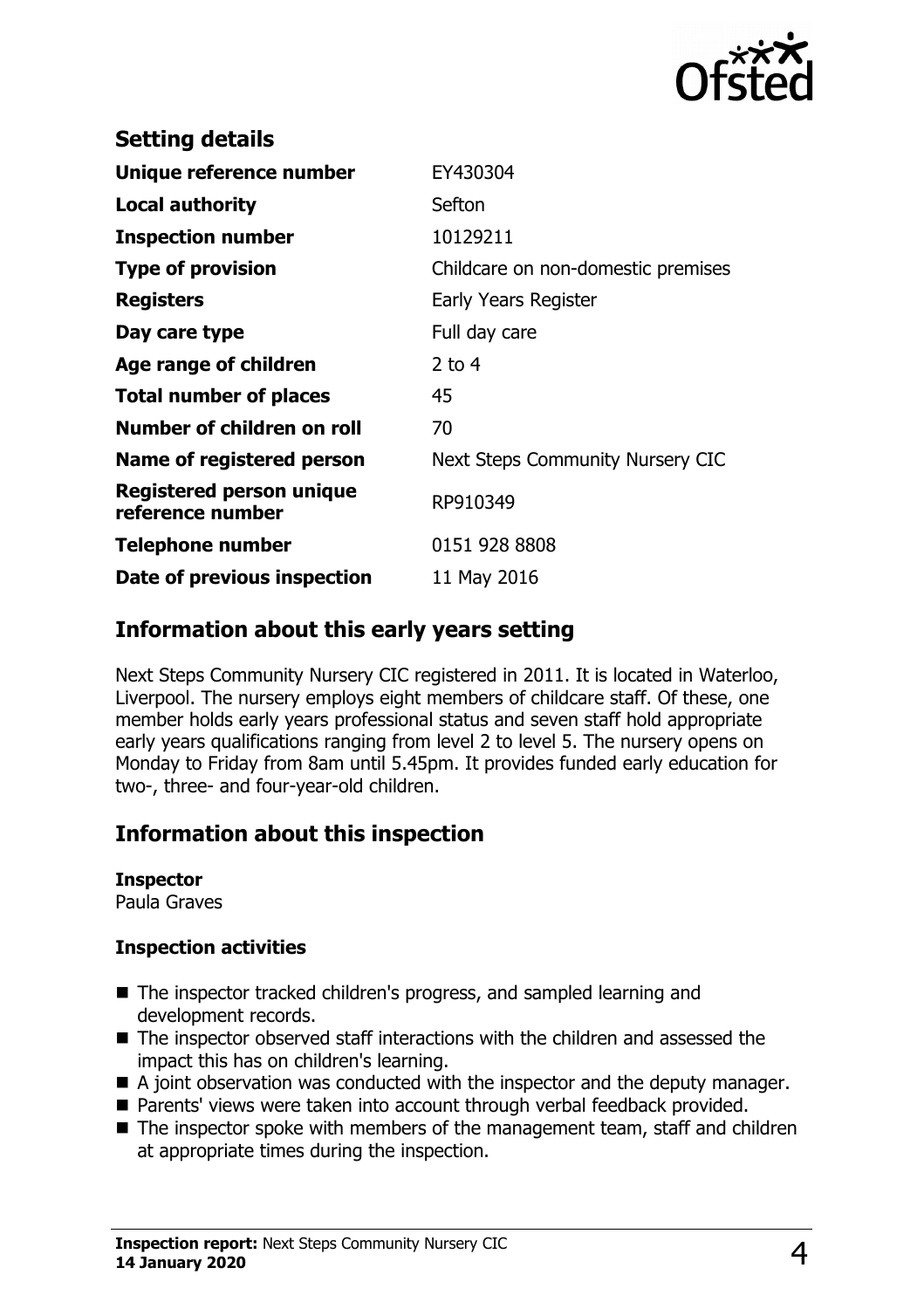

We carried out this inspection under sections 49 and 50 of the Childcare Act 2006 on the quality and standards of provision that is registered on the Early Years Register. The registered person must ensure that this provision complies with the statutory framework for children's learning, development and care, known as the early years foundation stage.

If you are not happy with the inspection or the report, you can [complain to Ofsted.](http://www.gov.uk/complain-ofsted-report)